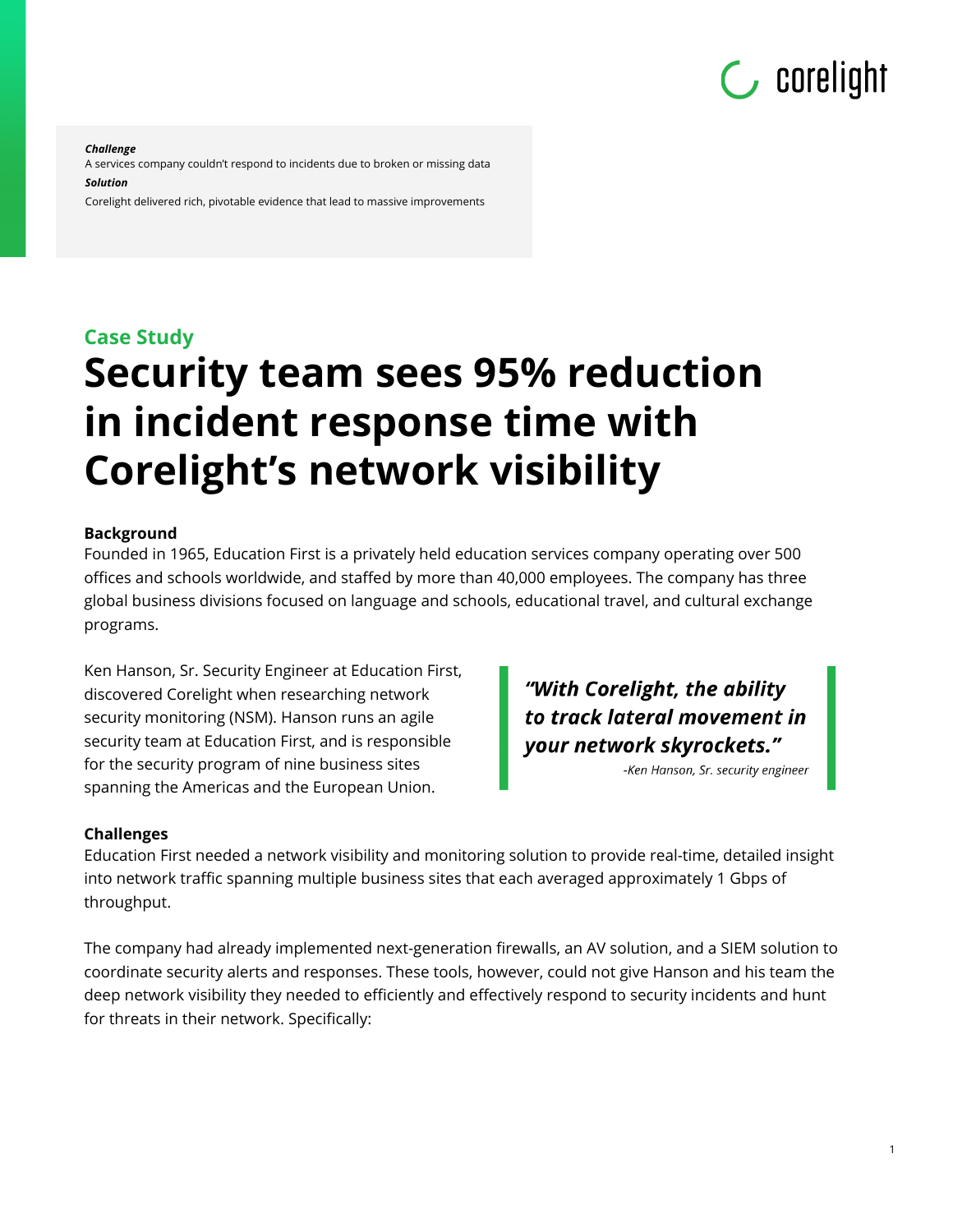## **Case Study: Reducing incident response time**

- It took hours, on average, to gather and correlate network data for incident response with logs scattered across many servers and business units.
- Incident responders could not answer certain critical questions because available server logs or records (e.g., NetFlow) gave only partial insights.
- Hanson's team could not easily judge the relevance of vendor security alerts and pinpoint the corresponding network flows for deeper investigation.

## **Solution**

Education First sought a vendor to help address these network visibility challenges, and presented a number of solution requirements:

- Comprehensive visibility: Solution must provide actionable insight across all network protocol types
- Negligible TCO: Solution must offer easy, fast setup and requires no ongoing maintenance
- No user pain: Solution must not generate security noise nor interfere with user network experiences
- SIEM integration: Solution must automatically export network visibility data to a SIEM solution

Hanson and his team evaluated a range of NSM products and determined that Corelight not only met all solution requirements, but clearly excelled amongst competitive vendors when it came to the depth of network information provided and the product ease-of-use.

On the richness of the Corelight Sensors' network logs, Hanson remarked, "The insight we can get from these logs is actually amazing," citing the visibility he now has around internal apps running in his environment and his ability to pivot quickly through the logs and evaluate security alerts from his firewall or AV solution.

Corelight Sensors operate out-of-band and are built on Zeek, the powerful and widely-used open source framework for network monitoring and analysis.

Corelight Sensors can ingest traffic from an optical tap, SPAN port, or packet broker and can reliably scale analysis to 25 Gbps+ of throughput. The Sensors output logs describing all network traffic, organized by protocol and comprising hundreds of data fields that comprehensively summarize each event in specific, actionable detail. Organizations can export these logs to a range of storage and analytic tools, such as Amazon S3 or SIEM solutions like Splunk, Chronicle, or Elastic.

## **Results**

Hanson and his team saw immediate benefits from deploying Corelight, including substantially reduced incident response time and an enhanced ability to perform threat hunting.

"Now when we get an alert from our AV vendor, we routinely use Corelight logs to rapidly investigate the issue by pivoting from IP address, to device, to user, to source in a matter of minutes," said Hanson. "Before Corelight that task was very inefficient and in some cases impossible because of a lack of available information."